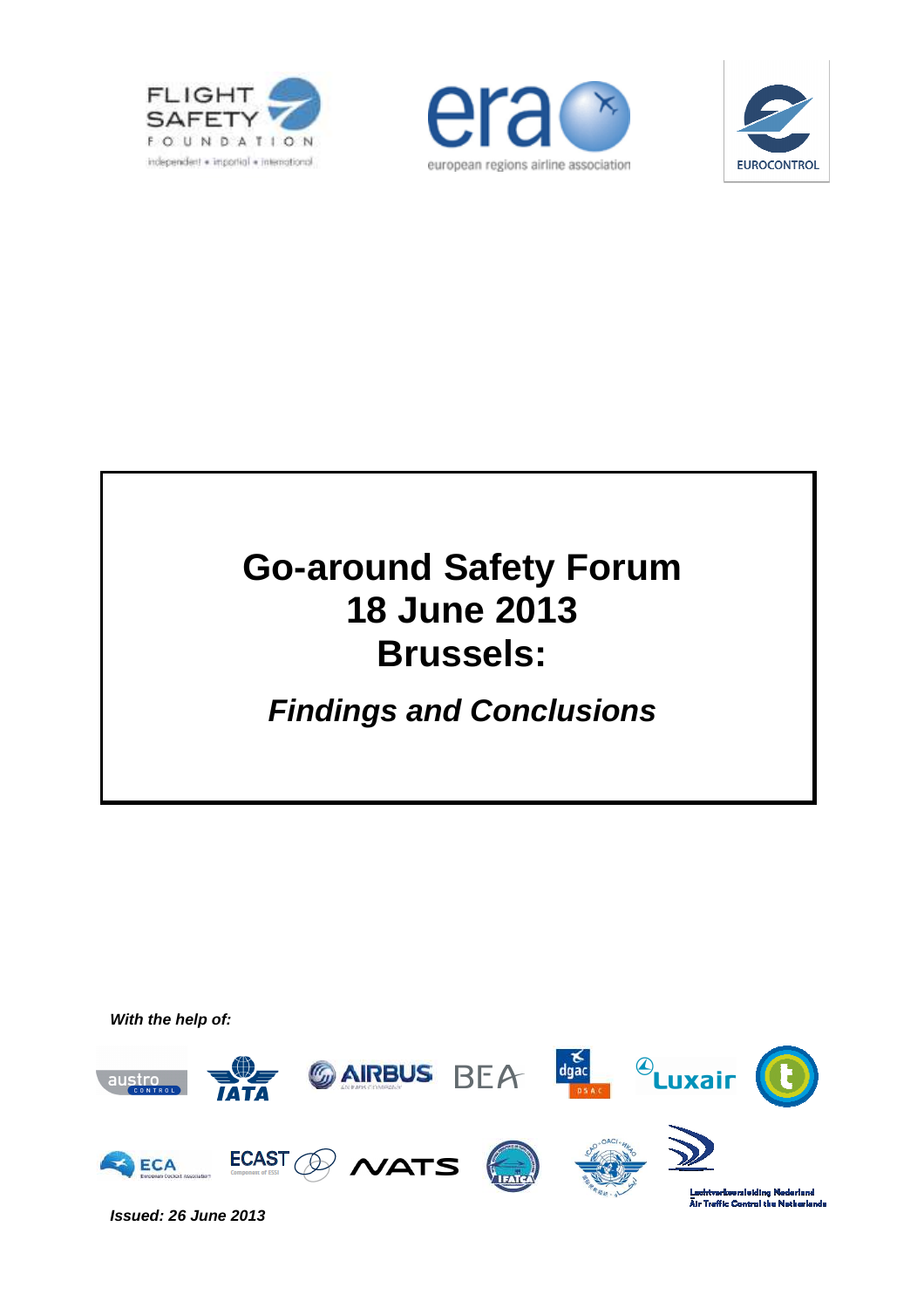### **CONTENTS**

| 1.1 |  |  |  |  |  |
|-----|--|--|--|--|--|
| 1.2 |  |  |  |  |  |
| 1.3 |  |  |  |  |  |
| 1.4 |  |  |  |  |  |
| 1.5 |  |  |  |  |  |
| 1.6 |  |  |  |  |  |
|     |  |  |  |  |  |
|     |  |  |  |  |  |
| 3.1 |  |  |  |  |  |
| 3.2 |  |  |  |  |  |
| 3.3 |  |  |  |  |  |
|     |  |  |  |  |  |
|     |  |  |  |  |  |
|     |  |  |  |  |  |
|     |  |  |  |  |  |
|     |  |  |  |  |  |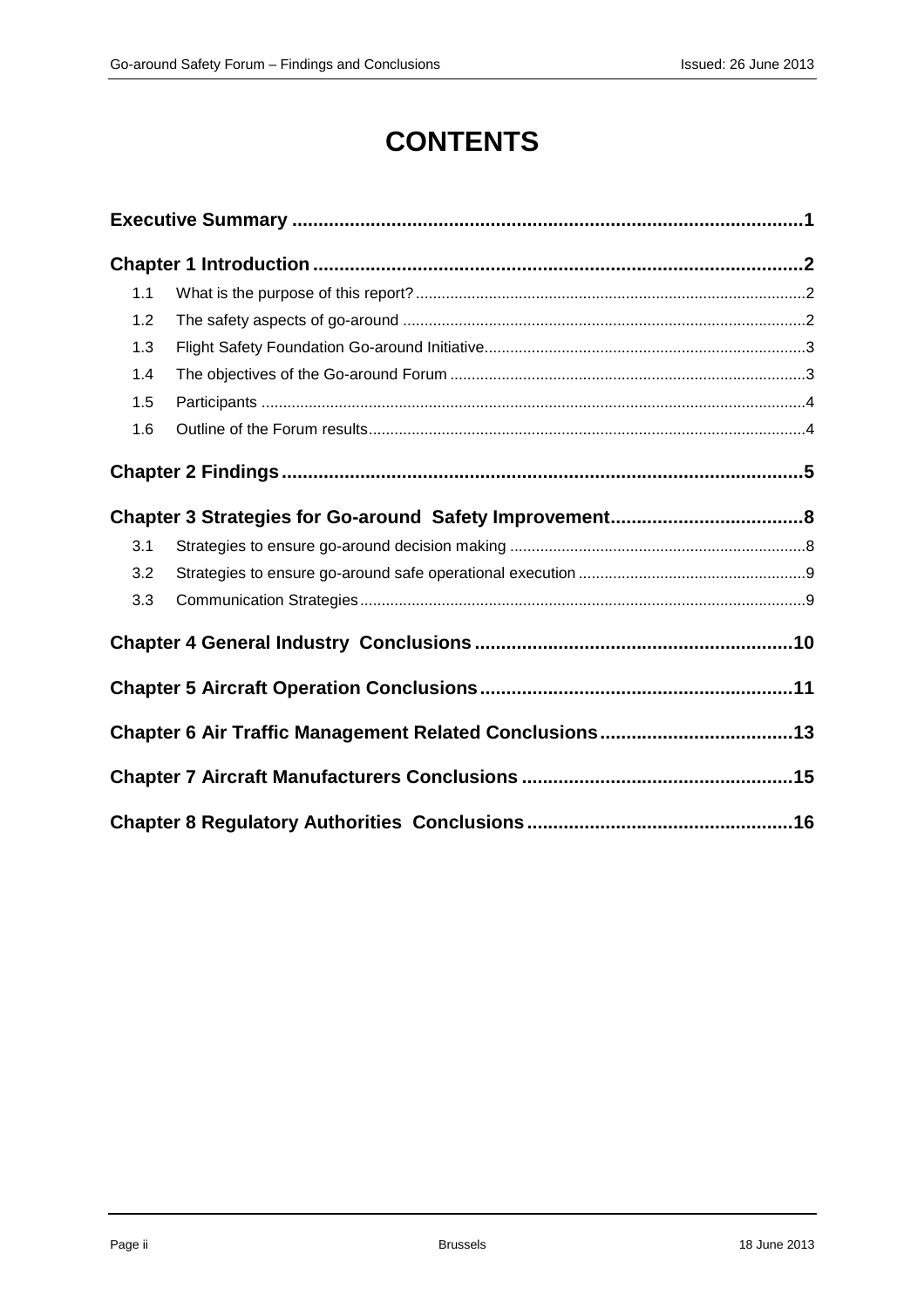### **Executive Summary**

This report describes the background, objectives, and outcomes of the Go-around Safety Forum, initiated by the Flight Safety Foundation, The European Regions Airline Association and EUROCONTROL that took place on 18 of June 2013 in EUROCONTROL Brussels.

The Go-around Safety Forum was launched to support the Flight Safety Foundation goaround safety initiative and to help the early implementation actions for the European Action Plan for the Prevention of Runway Excursions (EAPPRE), issued in January 2013.

The principal Forum conclusions included the following:

- Go-around is a normal phase of flight and pilots should be encouraged to go-around when conditions warrant. However, promoting go-around as a normal flight phase does not mean that there are no safety issues associated with it.
- $\Box$  The majority of accidents over the last 10 years have occurred during the approach, landing and go-around flight phases. In 2011 68% (63) of accidents in commercial aviation occurred during these phases of flight. The lack of a go-around decision is the leading risk factor in approach and landing accidents and is the primary cause of runway excursions during landing. Yet, less than 5% of unstabilised approaches lead to a goaround. No other single decision could have as great an impact on the overall aviation industry accident rate.
- $\Box$  One in ten go-around reports record a potentially hazardous go-around outcome, including exceeded aircraft performance limits or fuel endurance.
- $\Box$  The height at which a go-around is initiated during an approach presents different challenges and risks. Procedures and training should explicitly address this.

The Forum discussed in-depth the issues related to go-around decision making, go-around execution, go-around training and ATM aspects of safe go-around and formulated a series of conclusions to respond to the following eight safety improvement strategies:

- **S1** Enhance crew dynamic situational awareness.
- **S2** Refine the go-around policy (stable approach parameters and stable approach height).
- **S3** Minimise the subjectivity of go-around decision making.
- □ S4 Ensure that go-around training and awareness appropriately reflect different risk execution scenarios.
- **S5** Review go-around policy, procedures and documentation to maximize their effectiveness, clarity and understanding.
- **S6** Ensure that low relevant experience of one or both crew does not prejudice the effectiveness of cross monitoring during approach, landing and go-around.
- **S7** Communicate the go-around issue to industry leaders.
- **S8** Communicate the go-around issue to operational stakeholders.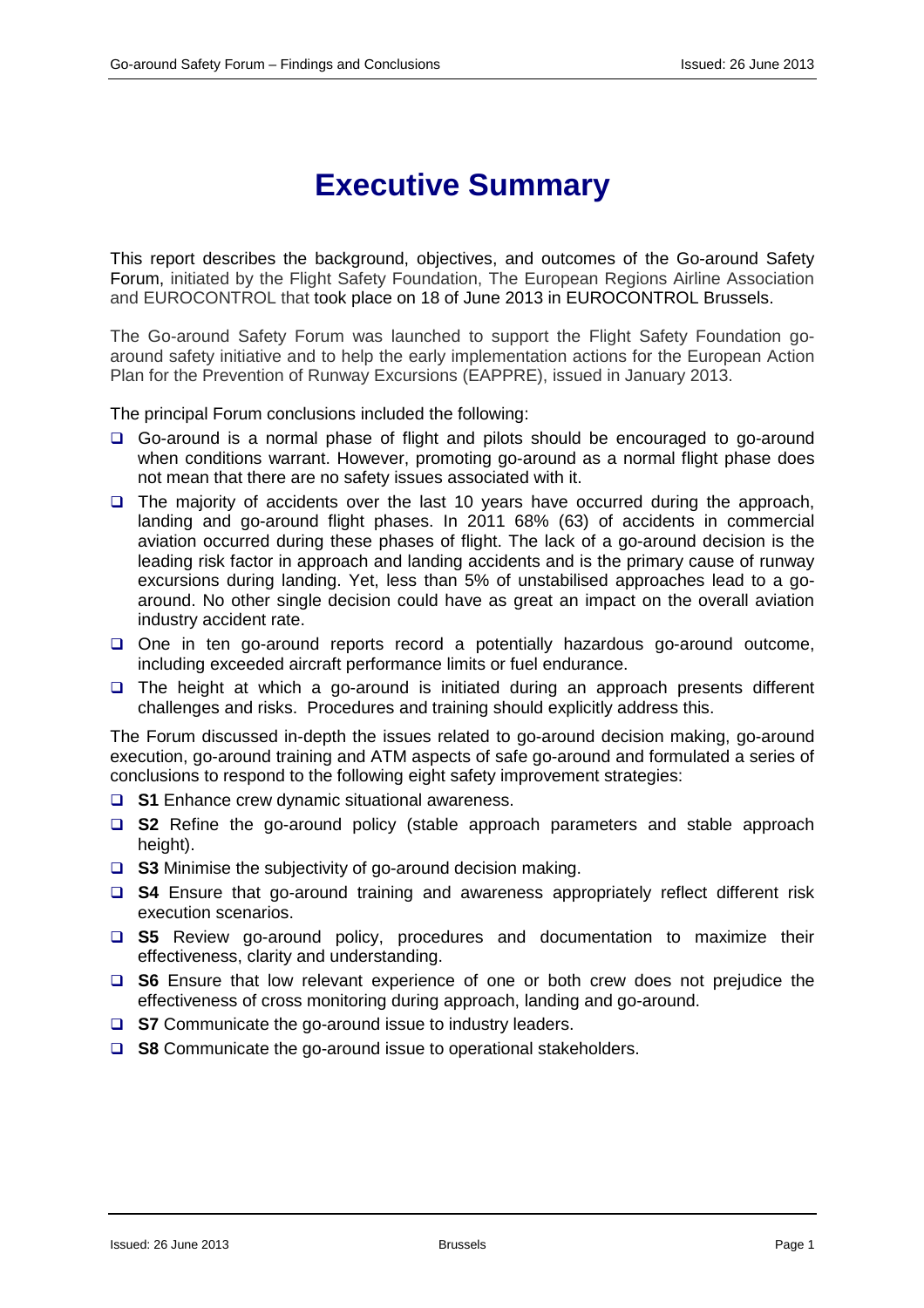### **Chapter 1 Introduction**

#### **1.1 What is the purpose of this report?**

**Documenting and communicating.** 

This report describes the background, objectives, and outcomes of the Go-around Safety Forum, initiated by the Flight Safety Foundation, The European Regions Airline Association and EUROCONTROL. The Forum took place on 18 of June 2013 in EUROCONTROL Brussels and was held in partnership with European Commercial Safety Team (ECAST), ICAO, IFATCA, UK CAA, UK NATS, IATA, ECA and DGAC (France).

#### **1.2 The safety aspects of go-around**

**Go-around is a safe phase of flight and like any phase of flight it has safety aspects.** 

Go-around (GA) is a normal phase of flight and the operational risk associated with this phase should be comparable to those related to other phases.

Promoting go-around as a normal flight phase does not mean that there are no safety issues associated with it. The safety risk associated with go-around should be considered.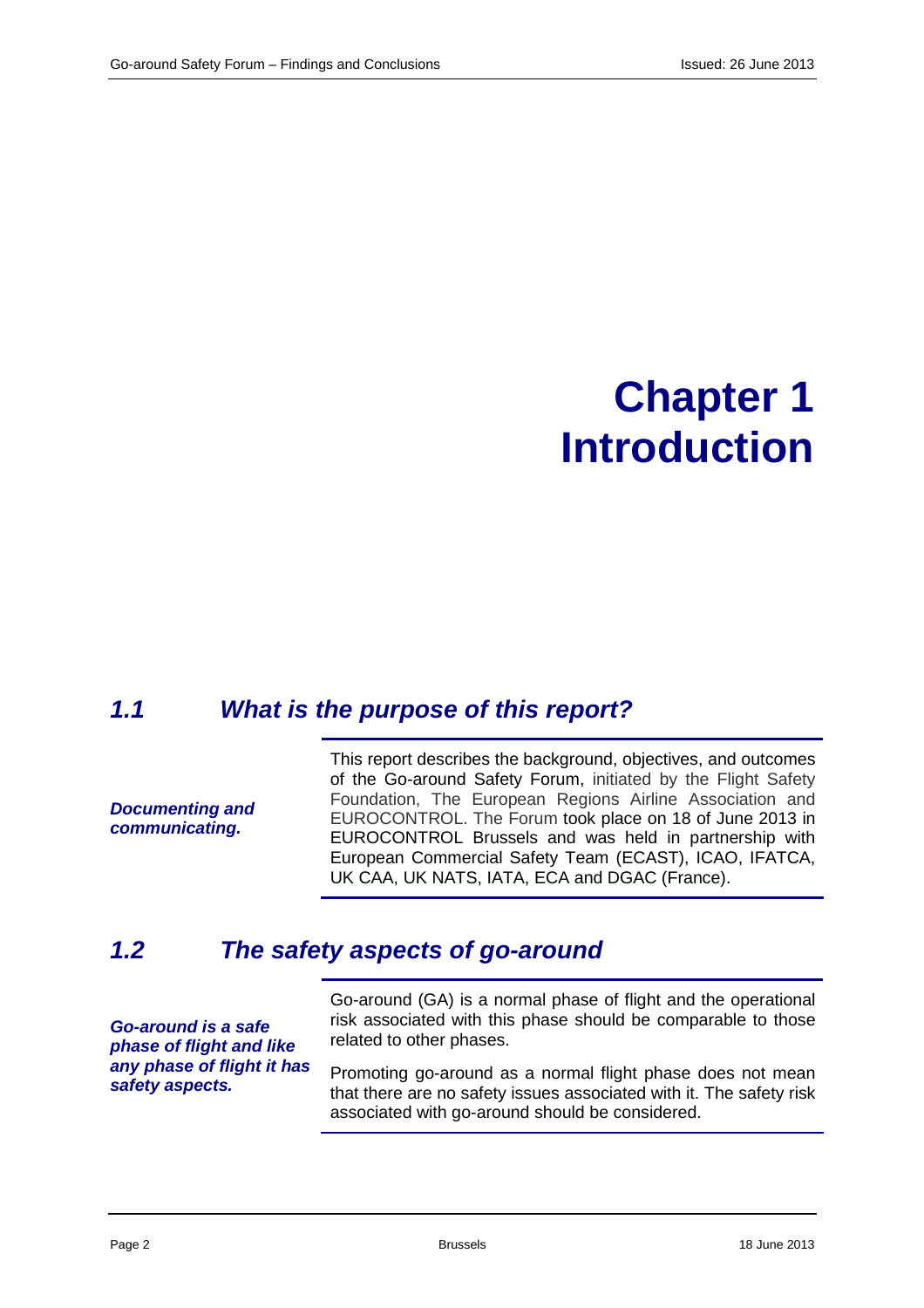Indeed, several independent studies, as well as multi-year statistics, confirm what aviation experts have known for many years - the lack of go-arounds is the leading risk factor in approach and landing accidents and is the primary cause of landing runway excursions.

More disturbing is the magnitude of the go-around decision making statistics - within the studies only 1.4% to 3% of unstable approaches lead to a go-around.

Furthermore, when a go-around occurs  $-$  it is often poorly performed. In fact, although runway excursion accident numbers are much higher than go-around accidents, it is the go-around accidents that are, percentage wise, more fatal.

#### **1.3 Flight Safety Foundation Go-around Initiative**

Realising the importance of reducing the go-around contribution to the safety risk, the Flight Safety Foundation launched a dedicated initiative to address two problem areas:

- $\Box$  Mitigate all industry runway excursions due to unstable approaches. Reduce the number of inappropriate decisions to not go-around by 50% in 5 years. Achieving a high level of compliance with unstable approach go-around policies where the instability is known to the flight crews, and the goaround is warranted by the unstable approach criteria, will mitigate industry runway excursions.
- $\Box$  Reduce the accident rate during go-arounds by 80% in 10 years. Ensuring flight crew awareness of associated risks, and execution competency will mitigate industry go-around accidents.

#### **1.4 The objectives of the Go-around Forum**

**One day, One Issue, One Co-ordinated Outcome Event.** 

The Go-Around Safety Forum (GASF) was launched to support the Flight Safety Foundation go-around safety initiative and to help the early implementation actions for the European Action Plan for the Prevention of Runway Excursions (EAPPRE), issued in January 2013. Targeting operational and safety professionals the intention was to hold a one-day event, with a clear focus on go-around safety aspects which would lead to the creation of an event report and supporting awareness material.

**Addressing Decision Making and Execution.**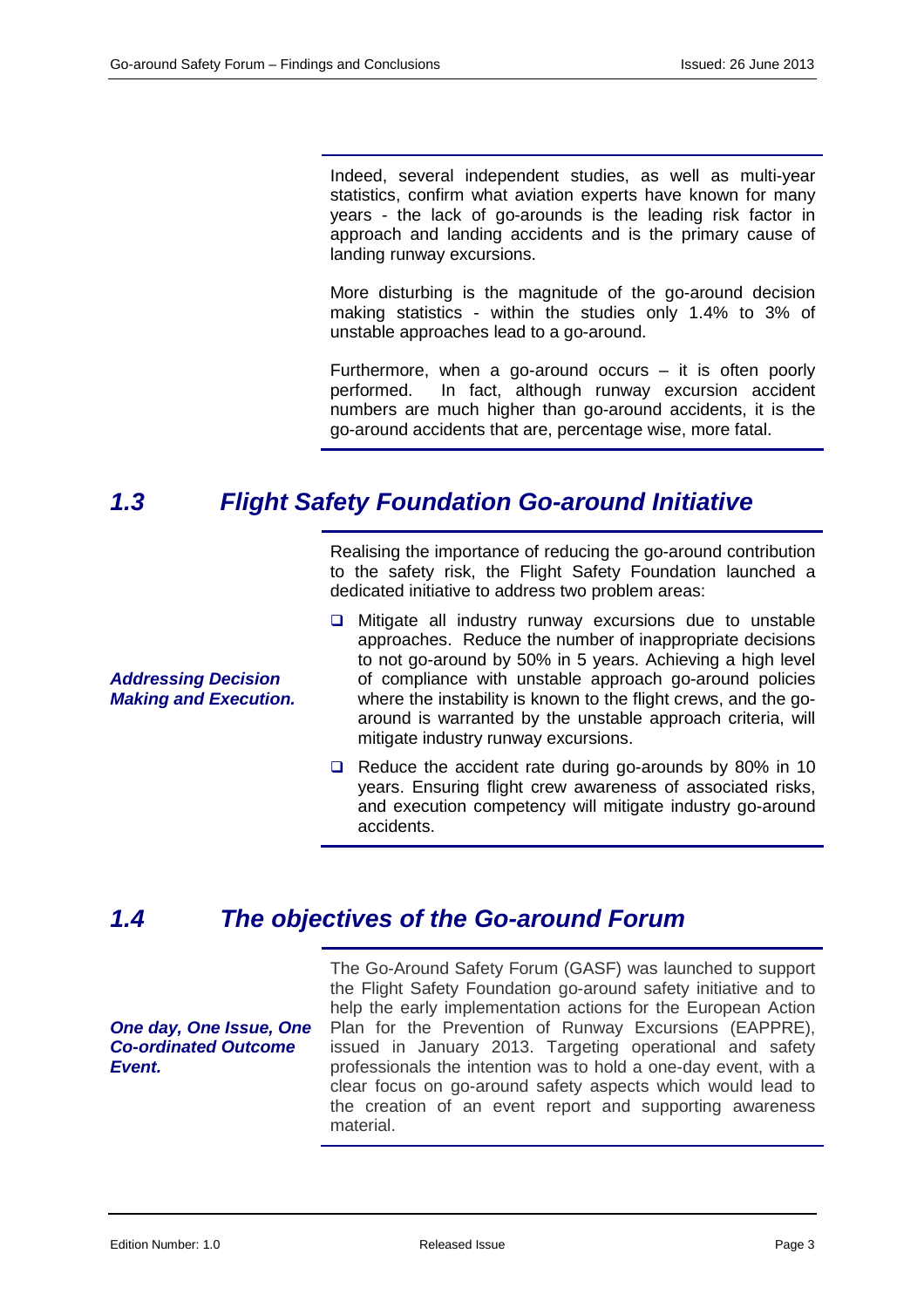#### **1.5 Participants**

**Go-around Safety Forum was attended by 276 participants. The reach to front line operators was significant: there were 117 pilots and controllers.** 





**Participants to the Goaround Safety Forum came from 5 Continents.** 

#### **1.6 Outline of the Forum results**

**Findings, Strategies and Conclusions** 

The Forum results were summarised in a series of Findings and eight Strategies were developed to help structure the response to the Findings into Conclusions. These Conclusions were grouped according to their predominant relevance for a particular audience and addressed to the Industry in general, to Aircraft Operators, ANSPs and Regulatory Authorities..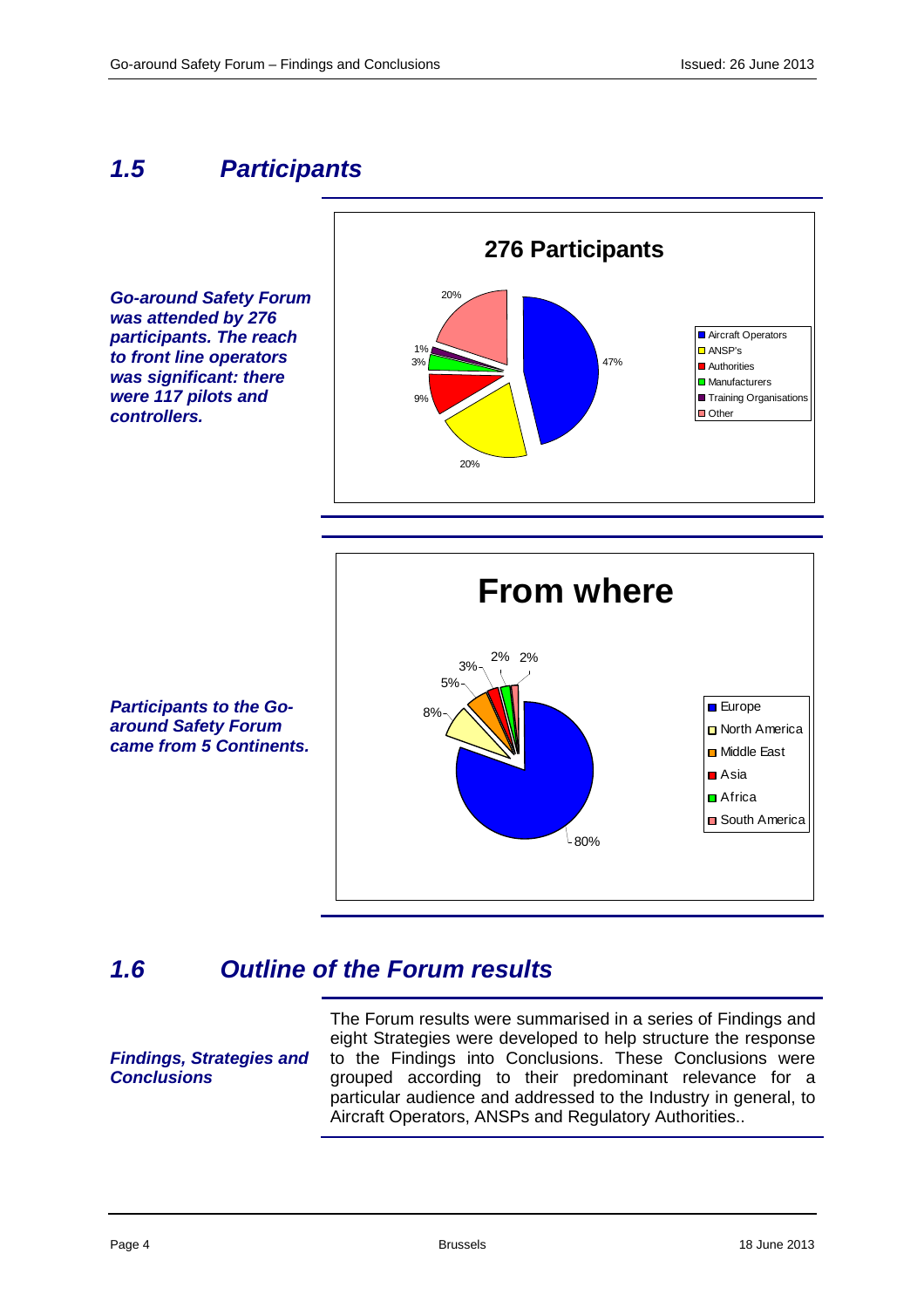### **Chapter 2 Findings**

| <b>REF</b>     | <b>FINDINGS</b>                                                                                                                                                                                                                                                                |
|----------------|--------------------------------------------------------------------------------------------------------------------------------------------------------------------------------------------------------------------------------------------------------------------------------|
| F <sub>1</sub> | Go-arounds occur with an average rate of 1-3 per 1000 approaches. There is a large variation of<br>go-around rates among different aircraft operators and operational environments.                                                                                            |
| F <sub>2</sub> | Go-around is a normal phase of flight and pilots should be encouraged to go-around when<br>conditions warrant. However, promoting go-around as a normal flight phase does not mean that<br>there are no safety issues associated with it.                                      |
| F <sub>3</sub> | The majority of accidents over the last 10 years have occurred during the approach, landing and<br>go-around flight phases. In 2011 68% (63) of accidents in commercial aviation occurred during<br>these phases of flight.                                                    |
| F4             | The lack of go-around decision is the leading risk factor in approach and landing accidents and is<br>the primary cause of runway excursions during landing. Yet, less than 5% of unstabilised<br>approaches lead to a go-around.                                              |
| F <sub>5</sub> | No other single decision could have as great an impact on the overall aviation industry accident<br>rate.                                                                                                                                                                      |
| F <sub>6</sub> | One in ten go-around reports record a potentially hazardous go-around outcome, including<br>exceeded aircraft performance limits or fuel endurance.                                                                                                                            |
| F7             | Go-around is relatively rare manoeuvre for most commercial pilots. On average, a short haul pilot<br>may make a go-around once or twice a year and a long haul pilot may make one every 2 to 3<br>years. This might partially explain pilot reluctance to perform a go-around. |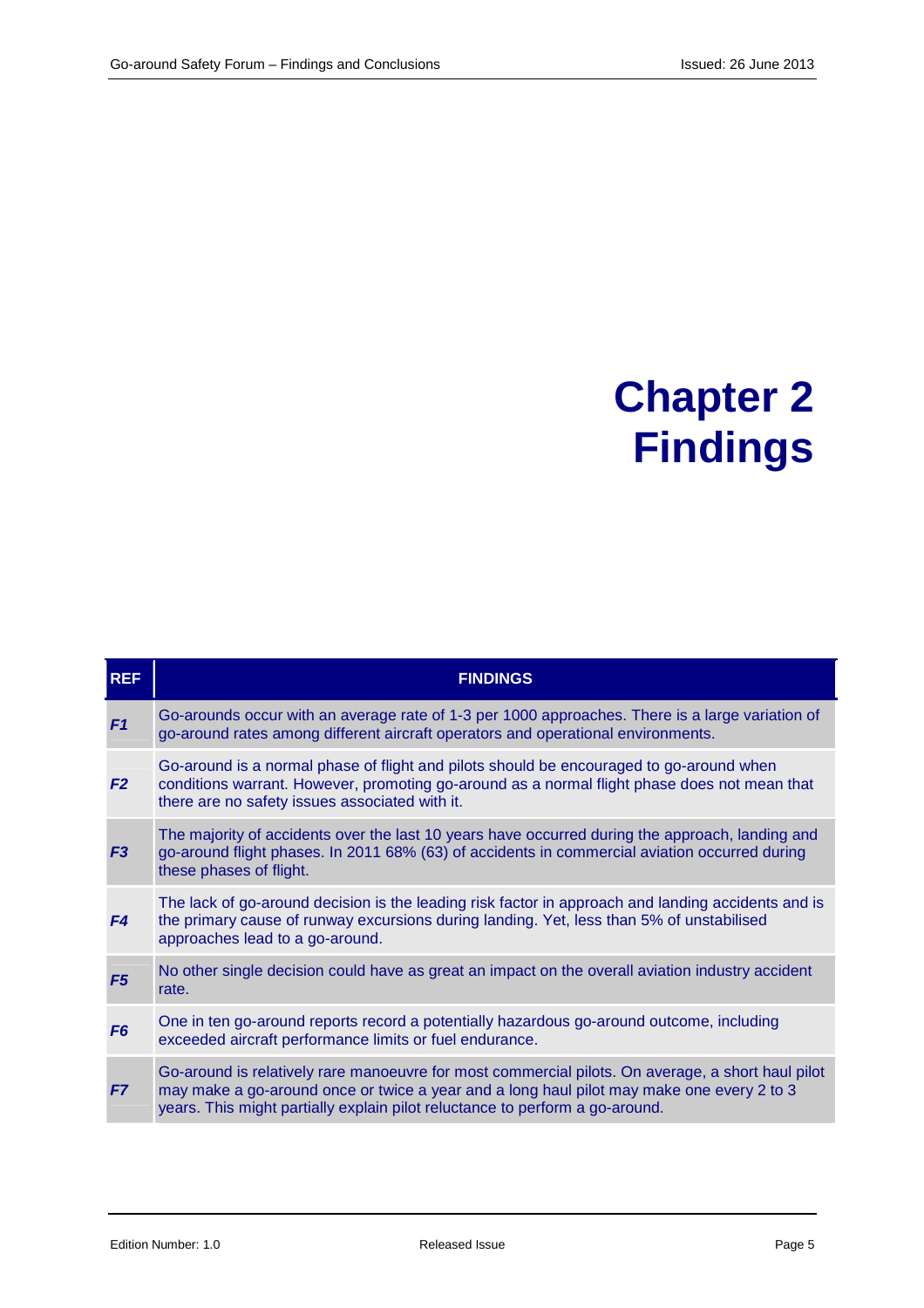| F <sub>8</sub>  | Encouraging pilots to be "go-around minded" is essential for operational safety and an analogy<br>may be drawn with "go-minded" after V1 is passed during take off.                                                                                                                                                                                                                                                   |                                                                                                                                                                         |  |  |  |
|-----------------|-----------------------------------------------------------------------------------------------------------------------------------------------------------------------------------------------------------------------------------------------------------------------------------------------------------------------------------------------------------------------------------------------------------------------|-------------------------------------------------------------------------------------------------------------------------------------------------------------------------|--|--|--|
|                 |                                                                                                                                                                                                                                                                                                                                                                                                                       | Making a go-around carries risks which include:                                                                                                                         |  |  |  |
| F <sub>9</sub>  | Ineffective initiation of go-around can lead to Loss of Control (LOC)<br>u                                                                                                                                                                                                                                                                                                                                            |                                                                                                                                                                         |  |  |  |
|                 | u                                                                                                                                                                                                                                                                                                                                                                                                                     | Failure to maintain control during go-around can lead to LOC, including abnormal contact with<br>the RWY, or to Controlled Flight Into Terrain (CFIT)                   |  |  |  |
|                 | u                                                                                                                                                                                                                                                                                                                                                                                                                     | Failure to fly required track can lead to CFIT or Mid Air Collision (MAC)                                                                                               |  |  |  |
|                 | u                                                                                                                                                                                                                                                                                                                                                                                                                     | Failure to maintain traffic separation can lead to MAC                                                                                                                  |  |  |  |
|                 | u                                                                                                                                                                                                                                                                                                                                                                                                                     | Wake turbulence generated may create a hazard to another aircraft that can lead to LOC                                                                                  |  |  |  |
|                 |                                                                                                                                                                                                                                                                                                                                                                                                                       | The height at which a go-around is initiated during an approach can present different challenges<br>and risks:                                                          |  |  |  |
| <b>F10</b>      | □                                                                                                                                                                                                                                                                                                                                                                                                                     | At high altitude above the approach minima                                                                                                                              |  |  |  |
|                 | u.                                                                                                                                                                                                                                                                                                                                                                                                                    | At the approach minima                                                                                                                                                  |  |  |  |
|                 |                                                                                                                                                                                                                                                                                                                                                                                                                       | $\Box$ At low height below the approach minima                                                                                                                          |  |  |  |
| F11             | A FSF study concluded that flight crews that continued an unstable approach to a landing (UA<br>Pilots), vs. crews that decided to go around, scored lower on all 9 dynamic situational awareness<br>constructs, and demonstrated significantly less discussion about potential threats                                                                                                                               |                                                                                                                                                                         |  |  |  |
| F12             | Based on a FSF study, pilots who continued approaches unstable, compared with those who go<br>around, are less compliant with checklist use and standard calls. Most pilots do not feel they will<br>be reprimanded for non compliance with GA policies and additionally do not feel company go<br>around criteria is realistic. Most pilots feel regret after continuing to land unstable.                           |                                                                                                                                                                         |  |  |  |
| F13             | Based on a FSF study, flight crews who continued approaches unstable were more comfortable<br>operating on the margin of the safety envelope, and find little failsafe in protective crew norms and<br>processes. They will use a convenient, easy justification for non compliance.                                                                                                                                  |                                                                                                                                                                         |  |  |  |
| F14             | A FSF study determined that most pilots believe their company instability criteria for a go around<br>is unrealistic and their personal thresholds are below 1000 feet for profile and around 500 feet for<br>energy management. UA pilots scored lower on most of the 9 dynamic situational awareness<br>constructs. There is little disincentive for non compliance, nor incentive for compliance to GA<br>policies |                                                                                                                                                                         |  |  |  |
| F15             | Low experience of one or both pilots is associated with difficulty in flying go-arounds.                                                                                                                                                                                                                                                                                                                              |                                                                                                                                                                         |  |  |  |
| F <sub>16</sub> | Violating approach minima is associated with subsequent go-arounds with a reduced safety<br>margin.                                                                                                                                                                                                                                                                                                                   |                                                                                                                                                                         |  |  |  |
| <b>F17</b>      | It is necessary for operators to be aware of the extent to which go-arounds are flown and the<br>reasons for them as well as the extent to which those flown are safe.                                                                                                                                                                                                                                                |                                                                                                                                                                         |  |  |  |
| F <sub>18</sub> |                                                                                                                                                                                                                                                                                                                                                                                                                       | A just culture must prevail if problems in go-around safety are to be sufficiently understood and<br>addressed.                                                         |  |  |  |
| F <sub>19</sub> |                                                                                                                                                                                                                                                                                                                                                                                                                       | Extreme energy states make unsafe execution of go-arounds more likely and this situation can be<br>exacerbated by a failure to understand how to manage aircraft pitch. |  |  |  |
| <b>F20</b>      |                                                                                                                                                                                                                                                                                                                                                                                                                       | The safety of a go-around is compromised by a delay in deciding to commence one where the                                                                               |  |  |  |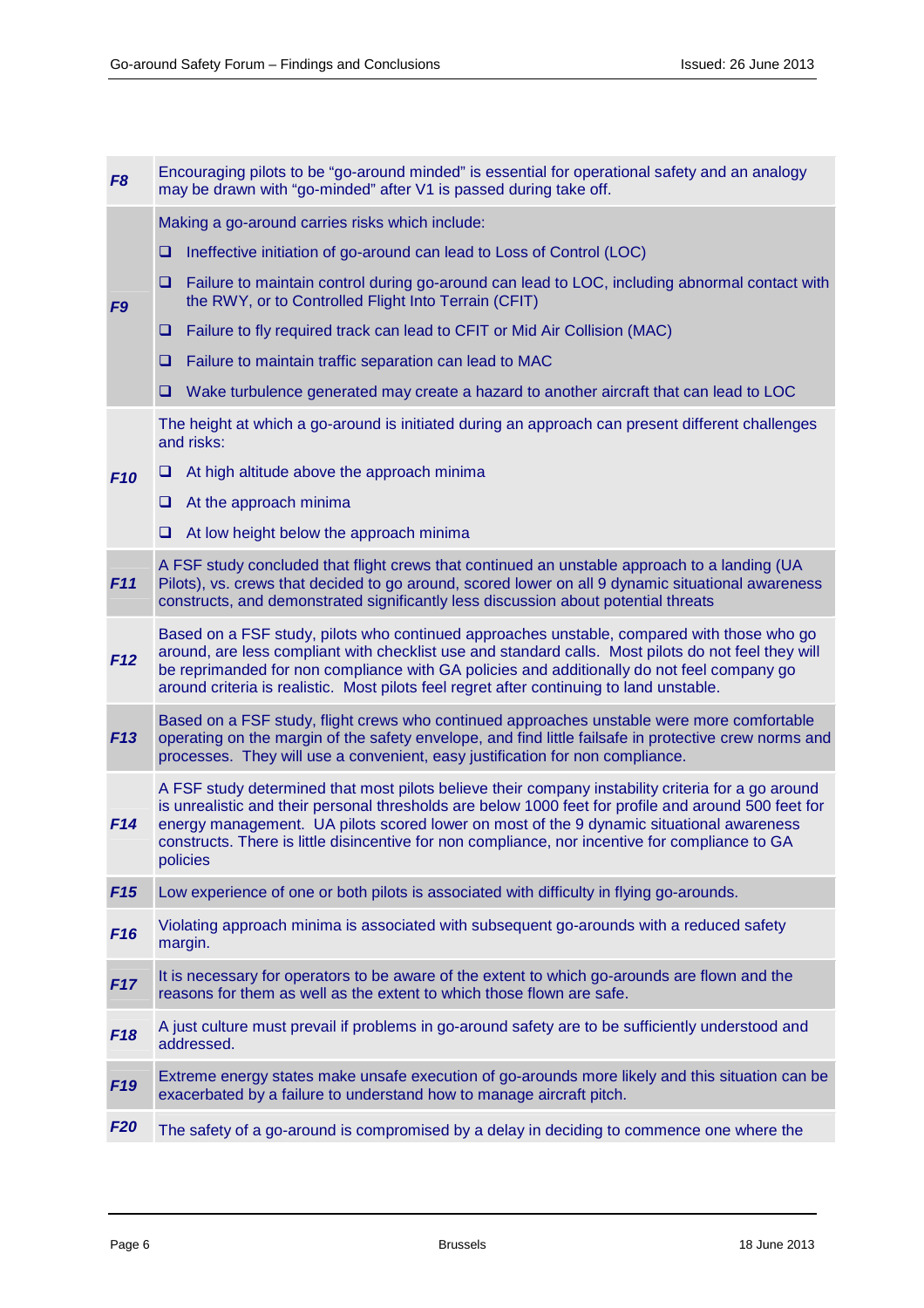|            | aircraft becomes unstabilised below a mandatory Stabilised Approach 'Gate'.                                                                                                                                                                                                                                                                                                                                                                                         |
|------------|---------------------------------------------------------------------------------------------------------------------------------------------------------------------------------------------------------------------------------------------------------------------------------------------------------------------------------------------------------------------------------------------------------------------------------------------------------------------|
| F21        | The decisions which precede unsafe go-arounds are often made other than at pre-determined<br>procedural decision points.                                                                                                                                                                                                                                                                                                                                            |
| F22        | Pilot go-around training needs to be fully integrated with an Operator's SMS.                                                                                                                                                                                                                                                                                                                                                                                       |
| F23        | Pilot monitoring effectiveness is often poor and can affect the safe execution of go-arounds.                                                                                                                                                                                                                                                                                                                                                                       |
| F24        | Lack of a proper understanding of automation can affect go-around safety.                                                                                                                                                                                                                                                                                                                                                                                           |
| F25        | Pilot understanding of how their pitch control system works is not always apparent during go-<br>arounds.                                                                                                                                                                                                                                                                                                                                                           |
| F26        | The potential for traffic and/or wake vortex conflict during a go around is sometimes reduced if<br>situational awareness of other traffic in the vicinity was available to pilots.                                                                                                                                                                                                                                                                                 |
| <b>F27</b> | The transition to a go-around from a circle-to-land approach is sufficiently rare and complex that<br>maintaining competency will usually require an unrealistic amount of recurrent training in<br>proportion to other requirements.                                                                                                                                                                                                                               |
| F28        | The extent of controller training in respect of go-around risk management is variable.                                                                                                                                                                                                                                                                                                                                                                              |
| <b>F29</b> | Controllers sometimes provide instructions which may prevent pilots from making a stabilised<br>approach and thereby create an increase in the number of go-arounds.                                                                                                                                                                                                                                                                                                |
| F30        | Go-around procedures can be complex at a time of high workload for pilots. Go-around<br>procedures are not always published. Tactical de-confliction of go-around can place high<br>demands on controllers. There are multiple approach/MAP procedures for the same RWY at<br>many airports.                                                                                                                                                                        |
| F31        | Due to rapidly changing weather and RWY conditions the pilot doesn't always have the latest<br>information on which to base a landing/go-around decision.                                                                                                                                                                                                                                                                                                           |
| <b>F32</b> | Too much information in one transmission (explanation of reason and executive instruction) can<br>lead to confusion. Late go-around instructions and changes to published MAP, unless these<br>clearly simplify it, increase workload for pilots.                                                                                                                                                                                                                   |
| F33        | There is an over willingness of pilots to accept ATC instructions. Controllers sometimes issue<br>instructions which are not compatible with aircraft performance. Controllers sometimes issue<br>instructions at times of high pilot workload. Use of unpublished go around/MA tactical instructions<br>at/after go around initiation can place high demands on pilots. There is no direct link between<br>Aircraft Operator and ATC go-around training/awareness. |
| F34        | Current pilot go-around procedures may not adequately address all the circumstances in which an<br>ad hoc go-around decision may be made, especially if this ia above 1000 ft aal or below a<br>decision to continue made at DA/MDA.                                                                                                                                                                                                                                |
| F35        | Go-around operational challenges are not adequately reflected in current regulatory requirements.                                                                                                                                                                                                                                                                                                                                                                   |
| <b>F36</b> | Go-arounds are an integral component of TWR/APP service provision but are not explicitly<br>covered in all aspects of Common Core Content for controller training published by<br>EUROCONTROL.                                                                                                                                                                                                                                                                      |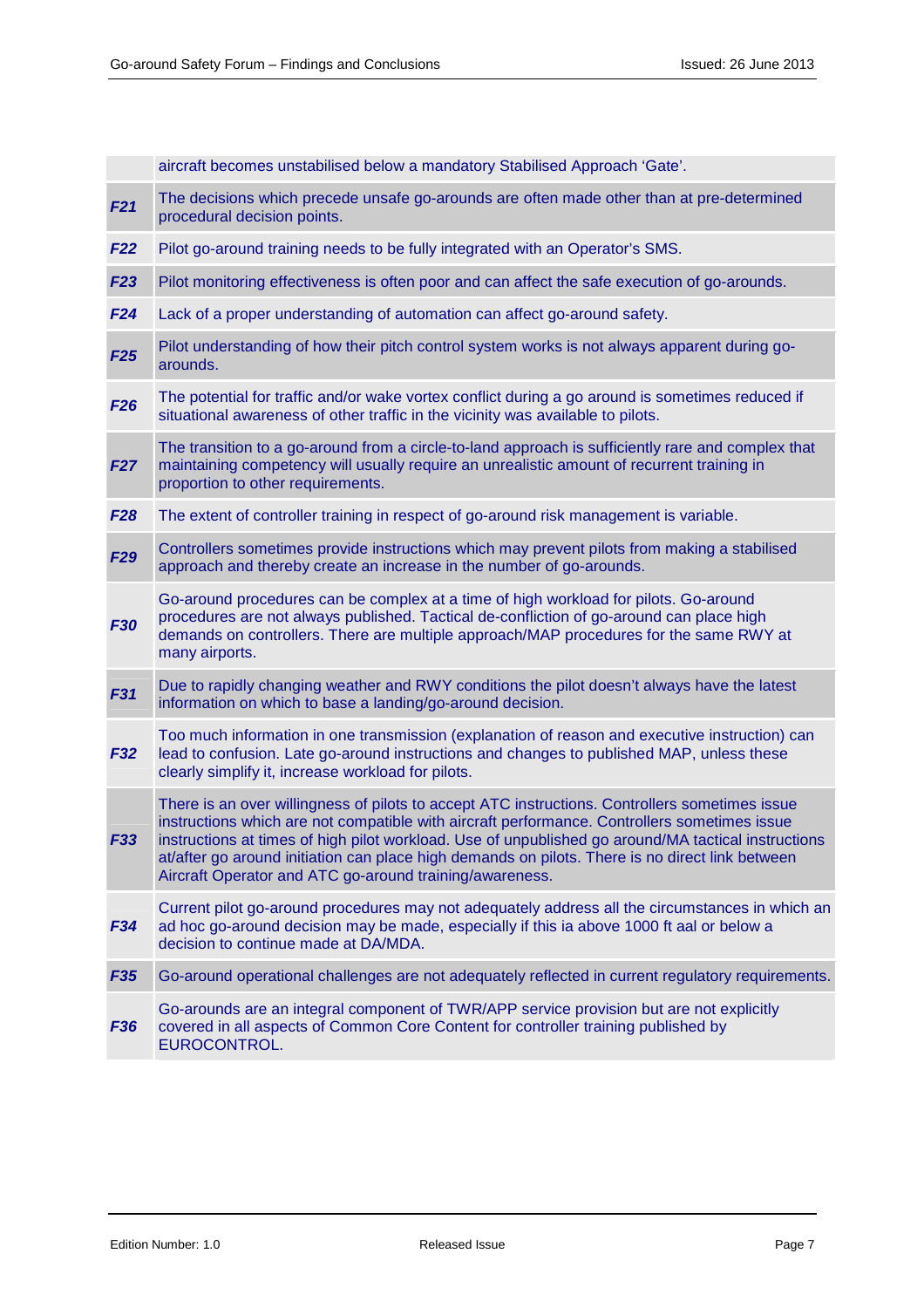# **Chapter 3 Strategies for Go-around Safety Improvement**

#### **3.1 Strategies to ensure go-around decision making**

| <b>Strategy 1</b> | <b>Enhance Crew Dynamic Situational Awareness.</b>                                      |
|-------------------|-----------------------------------------------------------------------------------------|
| <b>Strategy 2</b> | Refine the go-around Policy (stable approach parameters and<br>stable approach height). |
| <b>Strategy 3</b> | Minimise the Subjectivity of go-around decision making.                                 |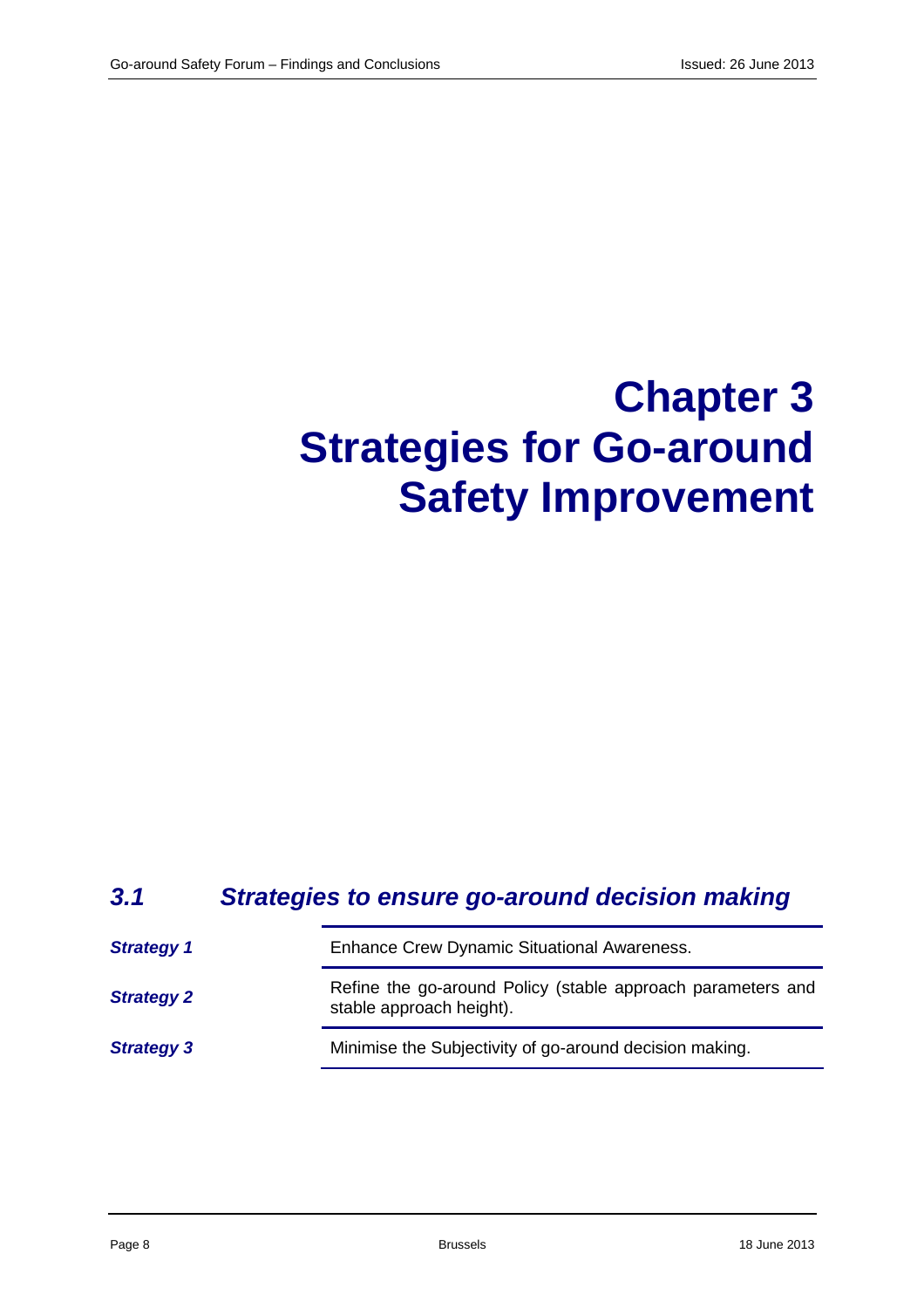#### **3.2 Strategies to ensure go-around safe operational execution**

| <b>Strategy 4.</b> | Ensure that go-around training and awareness appropriately<br>reflect different risk execution scenarios.                                                      |
|--------------------|----------------------------------------------------------------------------------------------------------------------------------------------------------------|
| <b>Strategy 5.</b> | Review go-around policy, procedures and documentation to<br>maximise their effectiveness, clarity and understanding.                                           |
| Strategy 6.        | Ensure that low relevant experience of one or both crew does<br>not prejudice the effectiveness of cross monitoring during<br>approach, landing and go-around. |

### **3.3 Communication Strategies**

| <b>Strategy 7.</b> |                                                                        | Communicate the go-around safety issue to industry leaders. |  |  |  |  |  |
|--------------------|------------------------------------------------------------------------|-------------------------------------------------------------|--|--|--|--|--|
| <b>Strategy 8.</b> | Communicate the go-around safety issue to operational<br>stakeholders. |                                                             |  |  |  |  |  |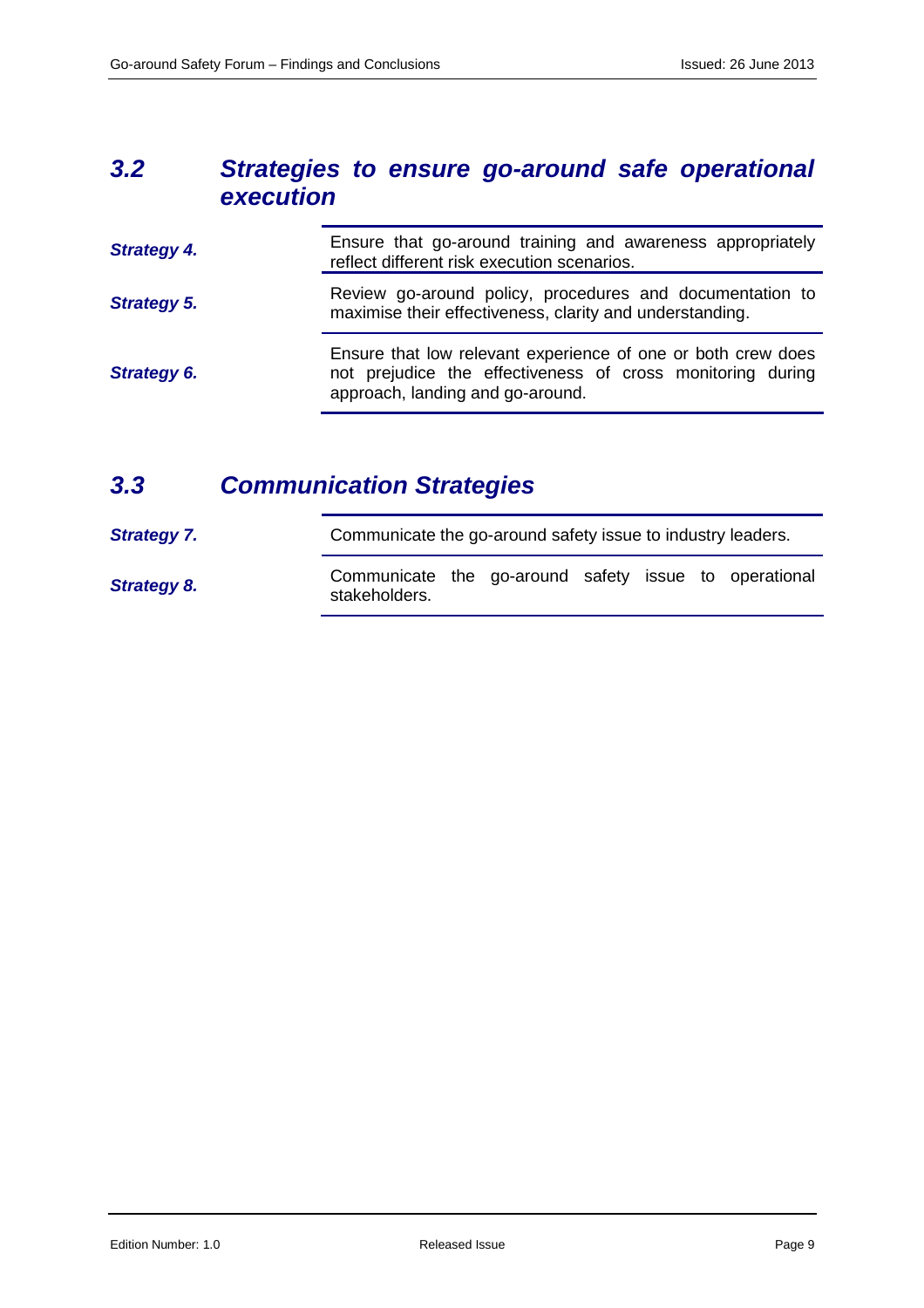### **Chapter 4 General Industry Conclusions**

| <b>REF</b>       | <b>Strategy</b>           | <b>Finding</b>  | <b>CONCLUSION</b>                                                                                                                                                                                                                         |
|------------------|---------------------------|-----------------|-------------------------------------------------------------------------------------------------------------------------------------------------------------------------------------------------------------------------------------------|
| GEN <sub>1</sub> | S4, S7,<br>S <sub>8</sub> | F <sub>36</sub> | EUROCONTROL Agency should review the ATCO Training Common<br>Core Content to consider the applicability of adding specific objectives<br>and supporting comments related to ATCO responsibilities regarding<br>go-around/Missed Approach. |
| GEN <sub>2</sub> | S4, S5                    | F <sub>33</sub> | Aircraft Operators and ATC should improve the mutual understanding of<br>each other's go-around practices/procedures.                                                                                                                     |
| GEN <sub>3</sub> | S4, S7,<br>S8             | F33             | The Industry partners should develop a go-around training aid.                                                                                                                                                                            |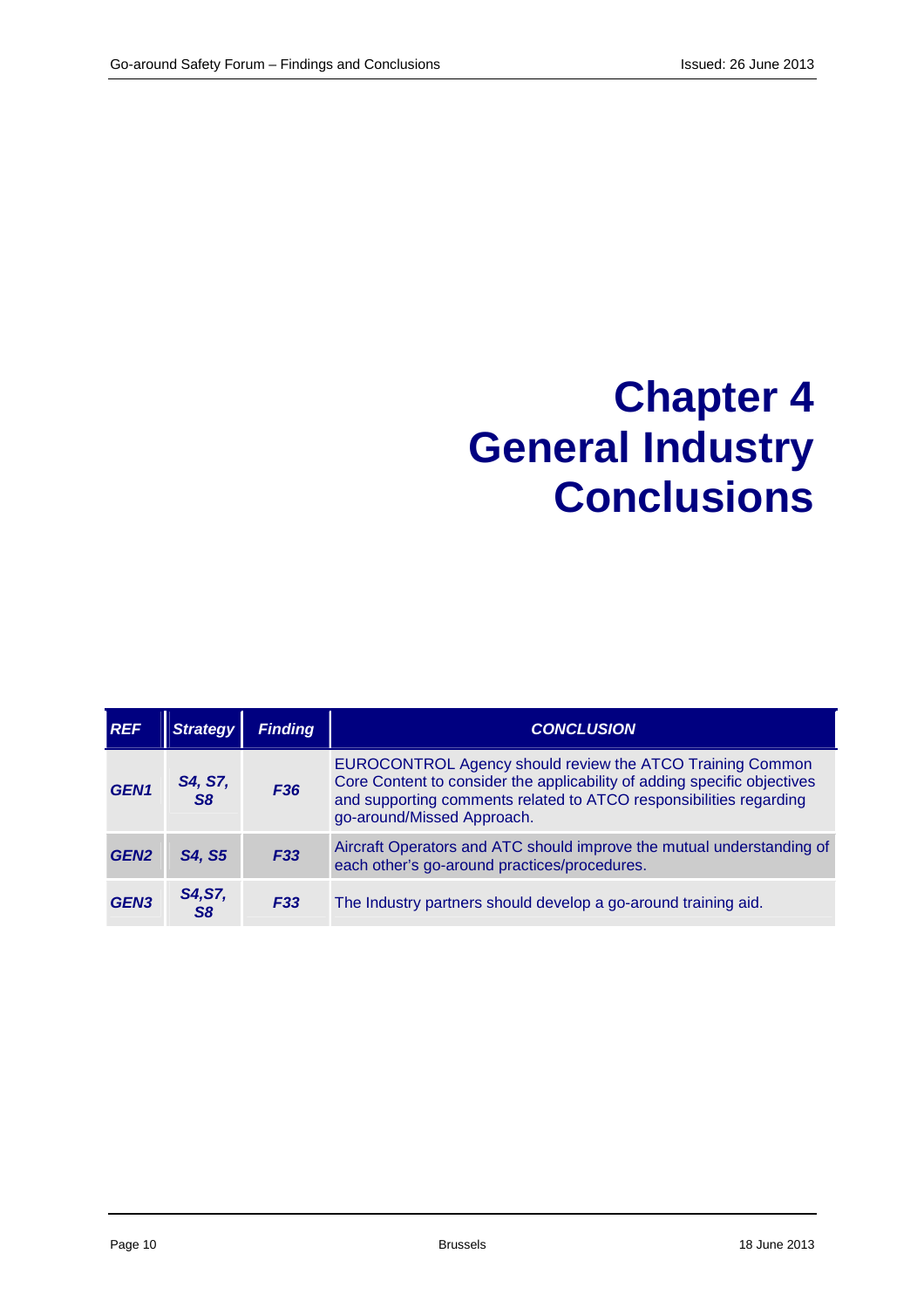### **Chapter 5 Aircraft Operation Conclusions**

| <b>REF</b>      | <b>Strategy Finding</b> |     | <b>CONCLUSION</b>                                                                                                                                                                                                          |
|-----------------|-------------------------|-----|----------------------------------------------------------------------------------------------------------------------------------------------------------------------------------------------------------------------------|
| AO1             | S <sub>1</sub>          | F11 | Develop SOPs to discuss instability threat factors during approach briefings<br>prior to descent.                                                                                                                          |
| AO <sub>2</sub> | S1, S3                  | F11 | Develop SOPs to (briefly) state critical instability factors strategically<br>throughout the approach.                                                                                                                     |
| AO3             | S1, S3                  | F11 | Develop 'active' communications procedures for each approach that are<br>'objective', 'progressive', and 'sequential', similar in concept to EGPWS or<br><b>TCAS</b> systems.                                              |
| AO4             | S1, S2                  | F12 | Ensure unstabilised approach and go-around policies are clear, concise and<br>unambiguous, including follow up procedures for non-compliance.                                                                              |
| AO5             | S1, S3                  | F13 | Avoid directive or suggestive calls that may compromise on going decision<br>making, e.g., announcing, "Landing" at minimums. <sup>1</sup>                                                                                 |
| AO6             | S <sub>2</sub>          | F14 | Re-define the stable approach criteria and stable approach height(s). In<br>redefinition there is a valid argument to separate the profile (vertical and<br>lateral) from the other stable approach criteria. <sup>2</sup> |

 1 A note, concerning this conclusion, has been recorded: The call out "Land" at minima informs the other pilot about the aircraft is in condition to land and that the PF intends to go on. Considering that a go-around can be initiated at any point including after the landing, changing standard call-out which is already in use does not appear to show a safety benefit.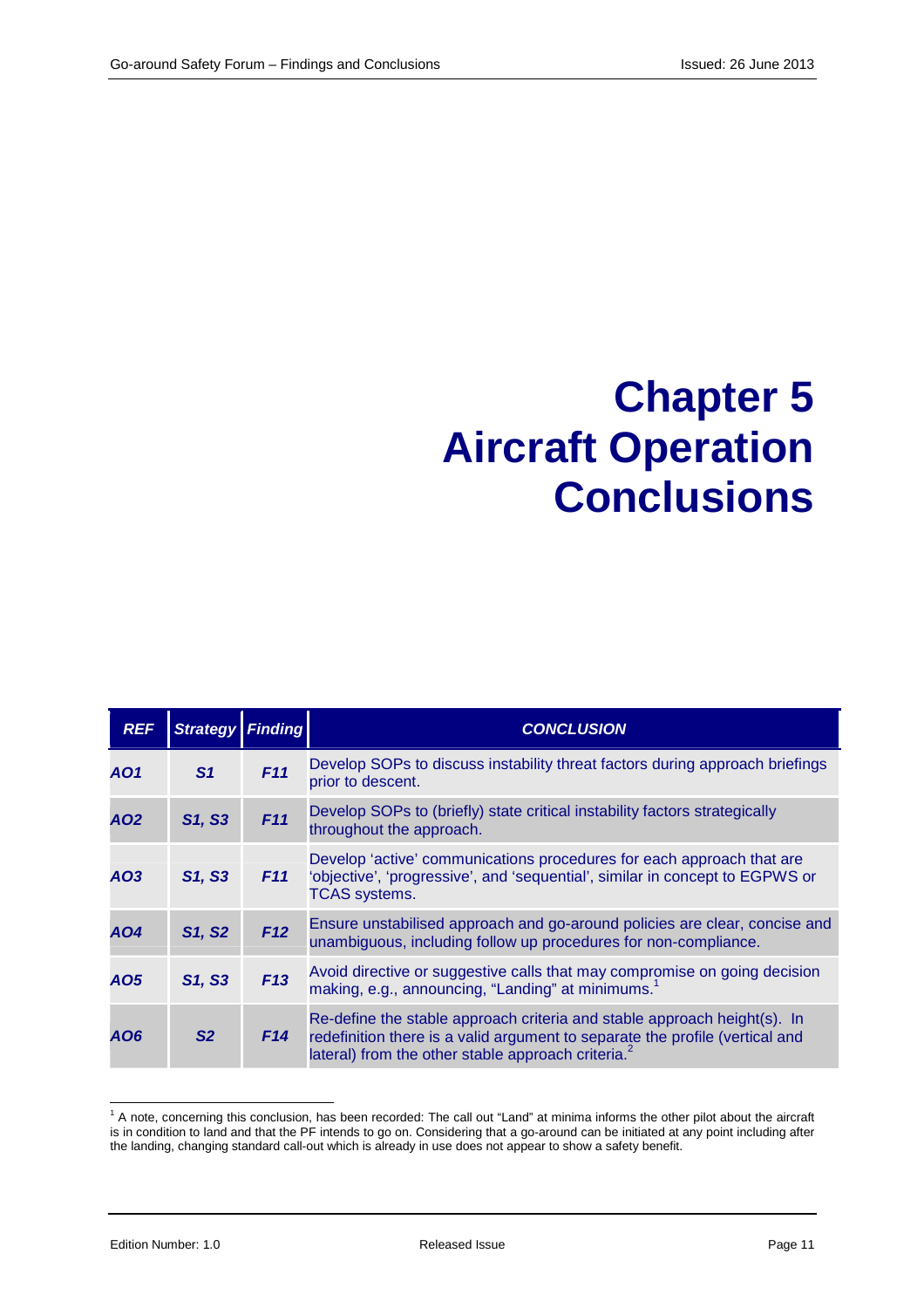| <b>AO7</b> | S <sub>1</sub>            | F11             | Provide ongoing training to enhance psychosocial <sup>3</sup> awareness and<br>management, the components and their contribution to non-compliance<br>during the approach phase.                                                                                                                                                                                                  |
|------------|---------------------------|-----------------|-----------------------------------------------------------------------------------------------------------------------------------------------------------------------------------------------------------------------------------------------------------------------------------------------------------------------------------------------------------------------------------|
| AO8        | S <sub>6</sub>            | F15             | Cross monitoring effectiveness must recognise the importance integrating<br>low experience pilots into effective contribution to go around decision and<br>execution.                                                                                                                                                                                                             |
| AO9        | S <sub>5</sub>            | F <sub>16</sub> | Pilots and their employers should understand that approach minima<br>violation, is unacceptable because the evidence indicates that if a go-around<br>then has to be made, the chances of a successful transition are reduced.                                                                                                                                                    |
| AO10       | S <sub>5</sub>            | F17             | The incidence of go-arounds should be continually tracked by Aircraft<br>Operators based on a requirement for all PICs to file on the day of<br>occurrence reports which explain the circumstances of the go-around. This<br>will provide context to triggered OFDM events.                                                                                                       |
| AO11       | S <sub>5</sub>            | <b>F18</b>      | Operations Manuals must contain a strongly worded policy statement which<br>shows that, provided a full explanatory report is provided on any go-around<br>made, no punitive action will follow. In addition, any 'feedback' will be<br>provided in writing and be incapable of interpretation by a dispassionate<br>expert observer as prejudicial to future operational safety. |
| AO12       | S <sub>4</sub>            | F <sub>19</sub> | Pilots must be able to demonstrate that they are able to safely execute go-<br>arounds commenced from high energy and low energy states at the point<br>where the go-around decision is indicated.                                                                                                                                                                                |
| AO13       | <b>S4, S5</b>             | <b>F20</b>      | Pilots must be able to exercise tactical judgment as well as procedural<br>compliance when deciding to go-around below the mandatory stabilised<br>approach gate so that safe execution is not prejudiced by an inappropriate<br>delay in the decision. Validation of this must be achieved by realistic training<br>scenarios.                                                   |
| AO14       | S <sub>4</sub>            | <b>F21</b>      | Go-Around training should include a range of operational scenarios,<br>including go-arounds from positions other than DA/MDA and the designated<br>Stabilised Approach Gate. Scenarios should involve realistic simulation of<br>surprise, typical landing weights and full power go-arounds.                                                                                     |
| AO15       | S4                        | <b>F22</b>      | Include lessons learned from operational events/incidents into go-around<br>training.                                                                                                                                                                                                                                                                                             |
| AO16       | S4                        | <b>F23</b>      | Clear guidance should be provided to pilots on how to act in respect of the<br>three stages of cross-monitoring during approach, landing and go around i.e.<br>- noticing/alerting/taking control. Observing members of augmented crews<br>should have a clear understanding of their monitoring role.                                                                            |
| AO17       | S1, S4,<br>S <sub>5</sub> | <b>F24</b>      | Pilot training to execute GA in automatic modes should be explicitly included<br>and Aircraft Operator automation policy should address the go-around<br>procedure.                                                                                                                                                                                                               |
| AO18       | S <sub>4</sub>            | <b>F25</b>      | Pilots should have a clear understanding of how the pitch control system<br>works on the aircraft type they fly. This should be validated by both<br>theoretical testing and suitable simulator exercises conducted with full rather<br>than reduced power/thrust available at typical landing weights.                                                                           |

 $^2$  A note, concerning this conclusion, has been recorded about the value of (1) at least one 'should' gate prior to a ',must' gate and (2) a mandatory gate as low as practicable (500ft)<br><sup>3</sup> Relating to the interrelation of social factors and individual thought and behaviour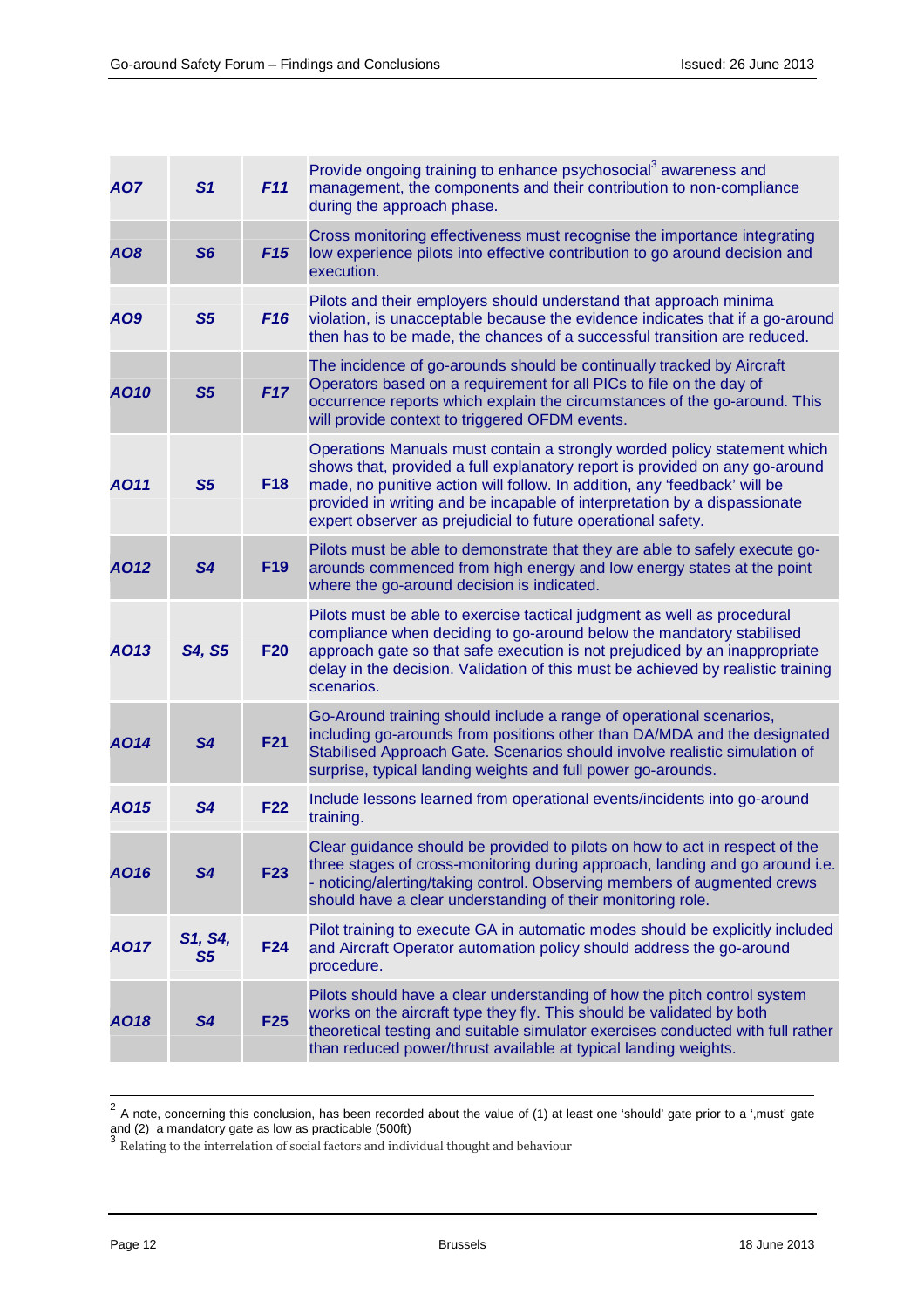## **Chapter 6 Air Traffic Management Related Conclusions**

| <b>REF</b>       | <b>Strategy</b> | <b>Finding</b> | <b>CONCLUSION</b>                                                                                                                                                                                                                                                                                                                                                                                            |
|------------------|-----------------|----------------|--------------------------------------------------------------------------------------------------------------------------------------------------------------------------------------------------------------------------------------------------------------------------------------------------------------------------------------------------------------------------------------------------------------|
| ATM1             | S1, S5          | F26            | Procedures which allow communication with aircraft operating on the<br>same frequency at international airports carried out in languages other<br>than English should be reviewed by means of a safety case to establish<br>if they can contribute to loss of pilot situational awareness of potentially<br>conflicting traffic during go-arounds.                                                           |
| ATM2             | S <sub>5</sub>  | F27            | A high priority should be accorded to the provision of RNP approach<br>and missed approach procedures where current procedures involve<br>circle-to-land and active radar surveillance of a transition to a go-around<br>is not available. Consideration should be given to withdrawing circle-to-<br>land procedures at aerodromes where neither option is available.                                       |
| ATM3             | S <sub>4</sub>  | F28            | ANSPs should review and if necessary enhance the provision of go-<br>around risk awareness training for controllers.                                                                                                                                                                                                                                                                                         |
| ATM <sub>4</sub> | S4, S5          | F29            | Ensure that the importance of a stabilised approach and compliance<br>with final approach procedures is included in training and briefing for air<br>traffic control staff (European Action Plan for the Prevention of Runway<br><b>Excursions Recommendation 3.3.1)</b><br>Implementation Advice - Training should include:<br>Appropriate speed control instructions<br><b>Timely descent instructions</b> |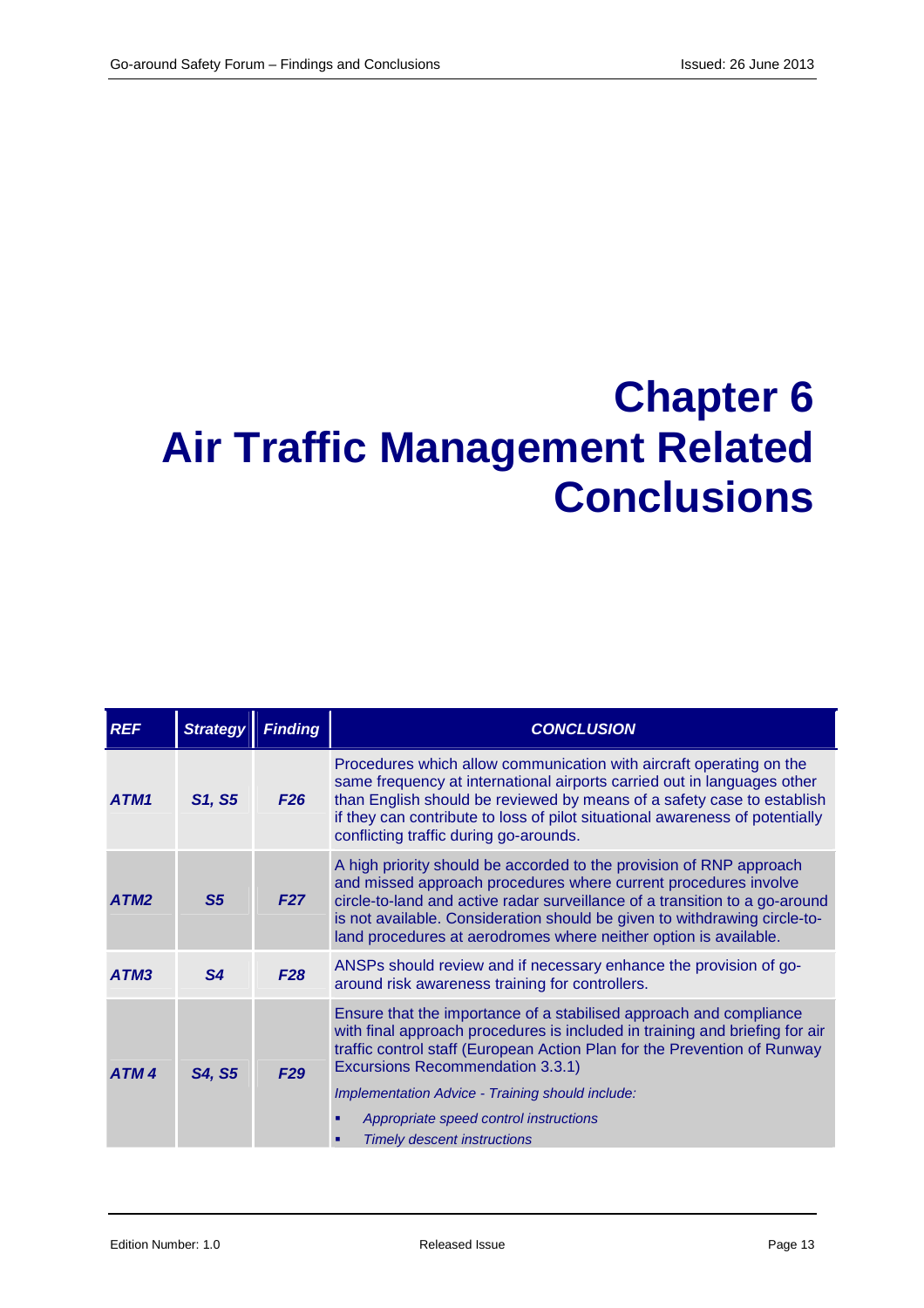|                  |                |                 | The importance of avoiding late change of runway or type of approach<br>Assigning a landing RWY with no significant tailwind component<br>Avoidance of vectoring too tightly onto final approach and intercepting glide<br>path from above<br>Providing crew correct information about distance to touchdown                                                                                                                                                                                                                                                                                                                                                                                                                                                                                                                                |
|------------------|----------------|-----------------|---------------------------------------------------------------------------------------------------------------------------------------------------------------------------------------------------------------------------------------------------------------------------------------------------------------------------------------------------------------------------------------------------------------------------------------------------------------------------------------------------------------------------------------------------------------------------------------------------------------------------------------------------------------------------------------------------------------------------------------------------------------------------------------------------------------------------------------------|
| ATM <sub>5</sub> | S <sub>5</sub> | <b>F30</b>      | The agency responsible for procedure design should ensure that<br>straightforward go-around procedures are available and published for<br>each runway These go-around procedures should be designed in<br>consultation with pilots who will be expected to use them.<br><b>Implementation Advice:</b><br>The MAP procedure for each runway should be the same or similar<br>Avoid low first stop altitude and early turn in the missed approach<br>procedure (e.g. below 2000ft)<br>Avoid conditional go-around/MAP procedures, e.g. "after xxx but not later<br>п<br>$yyy$ "<br>Avoid lack of procedural de-confliction of the missed approach path from<br>other traffic and wake turbulence exposure, especially for late go-arounds<br>Perform risk assessment if both RNP and conventional missed approach<br>procedures are published |
| ATM <sub>6</sub> | <b>S4, S5</b>  | <b>F31</b>      | Flight crew should receive updated weather and RWY conditions<br>information on final approach. Contingency arrangements/procedures<br>should exist for use in windshear conditions.<br><b>Implementation Advice:</b><br>More relevant & quicker update of weather related information - visibility,<br>wind, RWY status change, e.g. quantity of water on the RWY<br>Improved information to be provided to crews on tailwinds, windshear and<br>٠<br>significant wind variation, including reports from preceding aircraft<br>RWY information should include FODs, animals on RWY, technical<br>problems on the ground, laser interference, etc                                                                                                                                                                                           |
| ATM <sub>7</sub> | S <sub>5</sub> | <b>F32</b>      | Guidance should be developed for controllers regarding content and<br>timings of go-around instructions.<br><b>Implementation Advice:</b><br>Consider whether the go-around instruction should be in a separate<br>transmission to the explanation for the instruction<br>ATCO should specify any non-standard MAP when issuing the approach<br>clearance<br>ATCO should avoid last minute changes/instructions<br>٠<br>Once a go-around is initiated, unnecessary RTF should be avoided<br>Pilot should inform ATC as soon as possible if deviations from the<br>published go-around-procedure become required                                                                                                                                                                                                                             |
| ATM8             | S4, S5         | F <sub>33</sub> | ANSPs should establish a formal interface between pilots and<br>controllers where issues can be explored and a joint understanding can<br>be reached.<br><b>Implementation Advice:</b><br>Pilots can be invited to attend controllers' training sessions and vice versa<br>Facilitated open days for pilots at ATC Units and familiarisation flights for<br><b>ATCOs</b><br><b>Joint CRM training</b>                                                                                                                                                                                                                                                                                                                                                                                                                                       |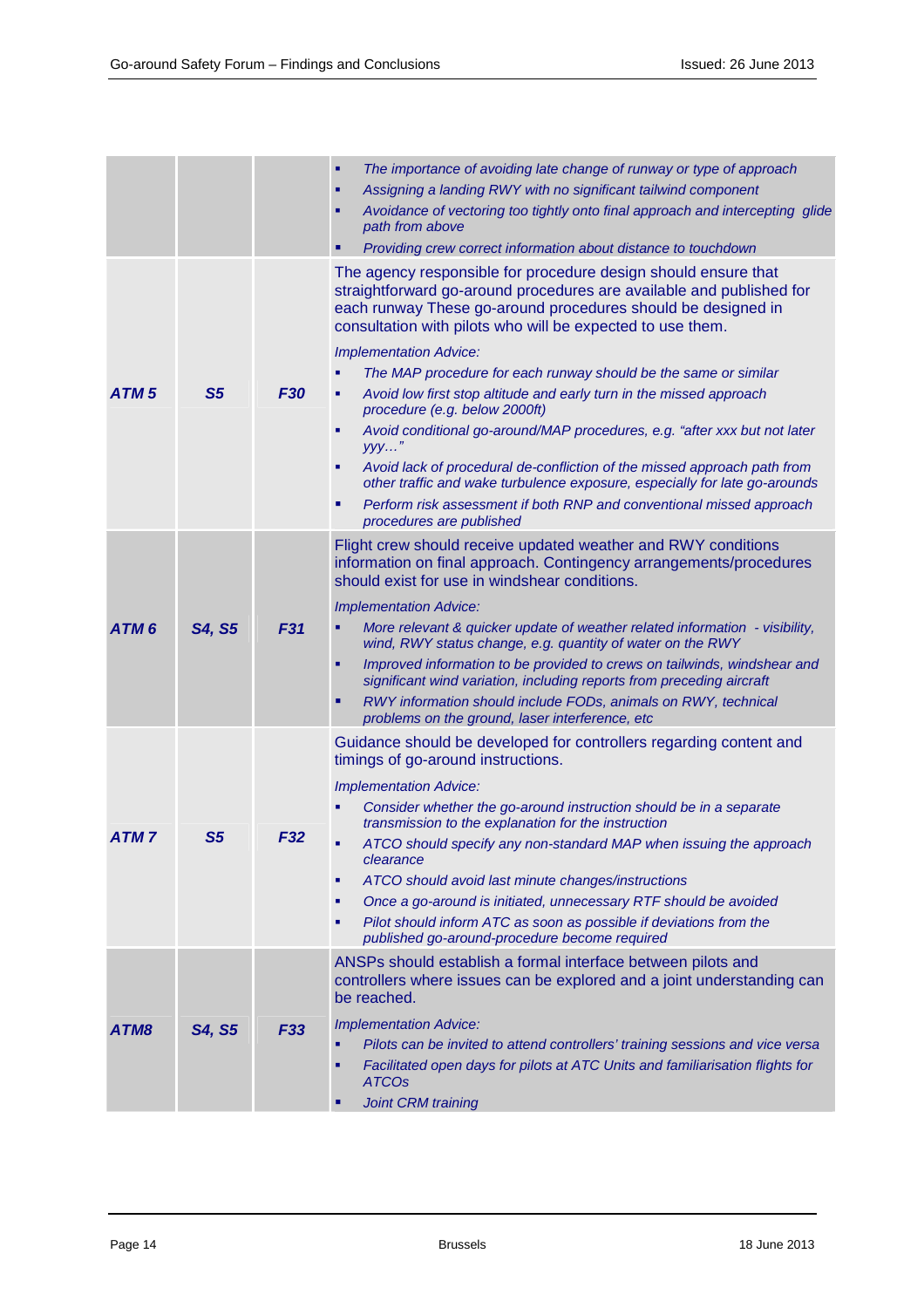## **Chapter 7 Aircraft Manufacturers Conclusions**

| <b>REF</b> | <b>Strategy</b> | <b>Finding</b> | <b>CONCLUSION</b>                                                                                                                                                                                                                          |
|------------|-----------------|----------------|--------------------------------------------------------------------------------------------------------------------------------------------------------------------------------------------------------------------------------------------|
| AM1        | S1, S3          | F11            | Consider whether it is practicable to develop automated stable approach<br>monitor and alerting systems.                                                                                                                                   |
| AM2        | S <sub>5</sub>  | F34            | Ensure that go-around procedures presented in aircraft pilot training and<br>aircraft operating manuals are applicable to go-arounds commenced at<br>any stage on final approach up to and including landings rejected after<br>touchdown. |